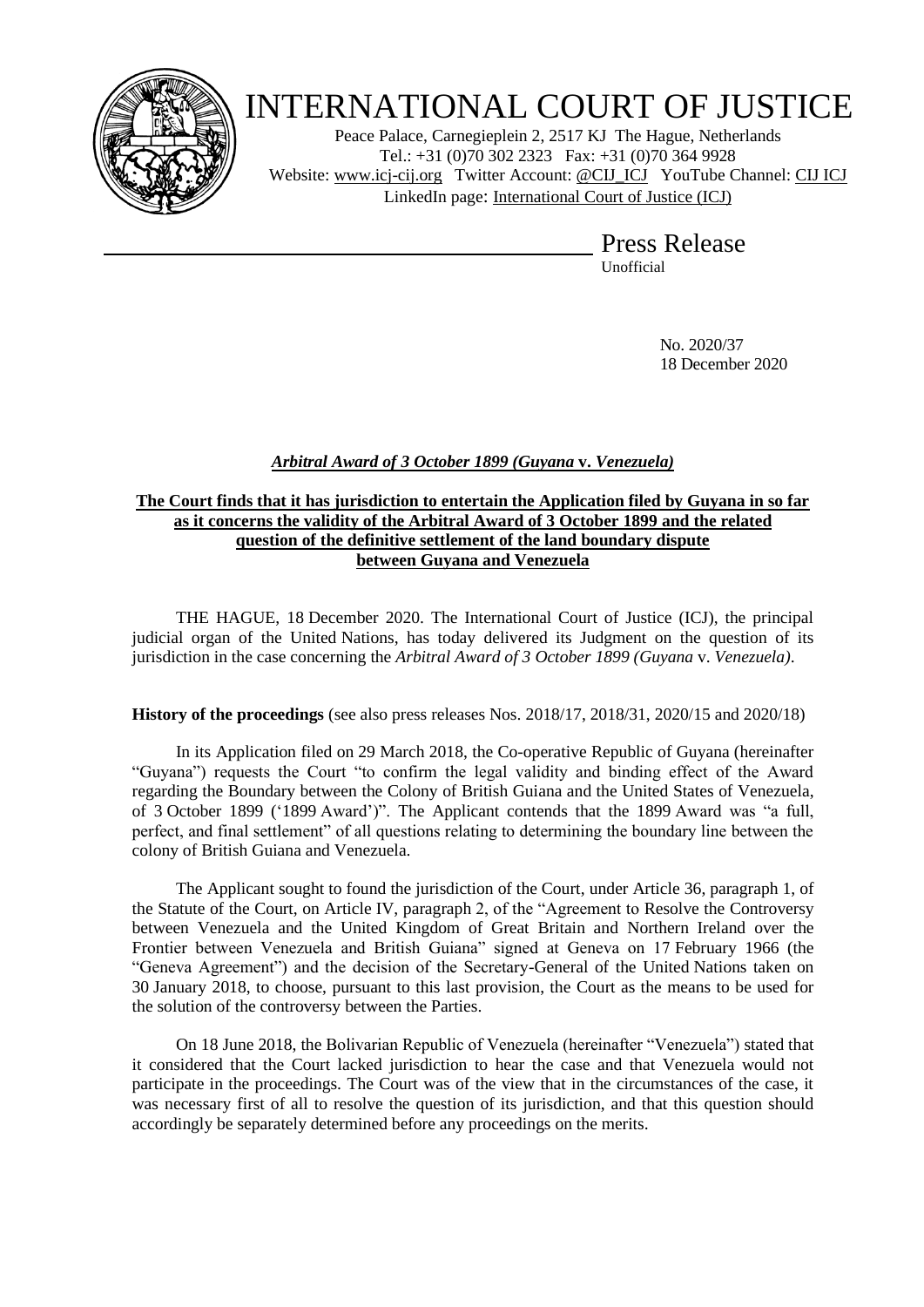A public hearing on the question of jurisdiction was held in hybrid format on 30 June 2020, with some Members of the Court and the Registrar attending in person in the Great Hall of Justice of the Peace Palace in The Hague, and the remainder of the judges and Guyana's delegation participating remotely via video link. Oral arguments were presented by Guyana. Venezuela did not participate in the oral proceedings.

At the end of the oral proceedings, Guyana made the following submissions to the Court:

"On the basis of its Application of 29 March 2018, its Memorial of 19 November 2018, and its oral pleadings, Guyana respectfully requests the Court:

- 1. To find that it has jurisdiction to hear the claims presented by Guyana, and that these claims are admissible; and
- 2. To proceed to the merits of the case."

#### **The Court's Judgment of 18 December 2020**

In its Judgment, which is final, without appeal and binding on the Parties, the Court:

(1) By twelve votes to four,

*Finds* that it has jurisdiction to entertain the Application filed by the Co-operative Republic of Guyana on 29 March 2018 in so far as it concerns the validity of the Arbitral Award of 3 October 1899 and the related question of the definitive settlement of the land boundary dispute between the Co-operative Republic of Guyana and the Bolivarian Republic of Venezuela;

- IN FAVOUR: *President* Yusuf; *Vice-President* Xue; *Judges* Tomka, Cançado Trindade, Donoghue, Sebutinde, Bhandari, Robinson, Crawford, Salam, Iwasawa; *Judge* ad hoc Charlesworth;
- AGAINST: *Judges* Abraham, Bennouna, Gaja, Gevorgian;
- (2) Unanimously,

*Finds* that it does not have jurisdiction to entertain the claims of the Co-operative Republic of Guyana arising from events that occurred after the signature of the Geneva Agreement.

\*

Judge TOMKA appends a declaration to the Judgment of the Court; Judges ABRAHAM and BENNOUNA append dissenting opinions to the Judgment of the Court; Judges GAJA and ROBINSON append declarations to the Judgment of the Court; Judge GEVORGIAN appends a dissenting opinion to the Judgment of the Court.

\_\_\_\_\_\_\_\_\_\_\_